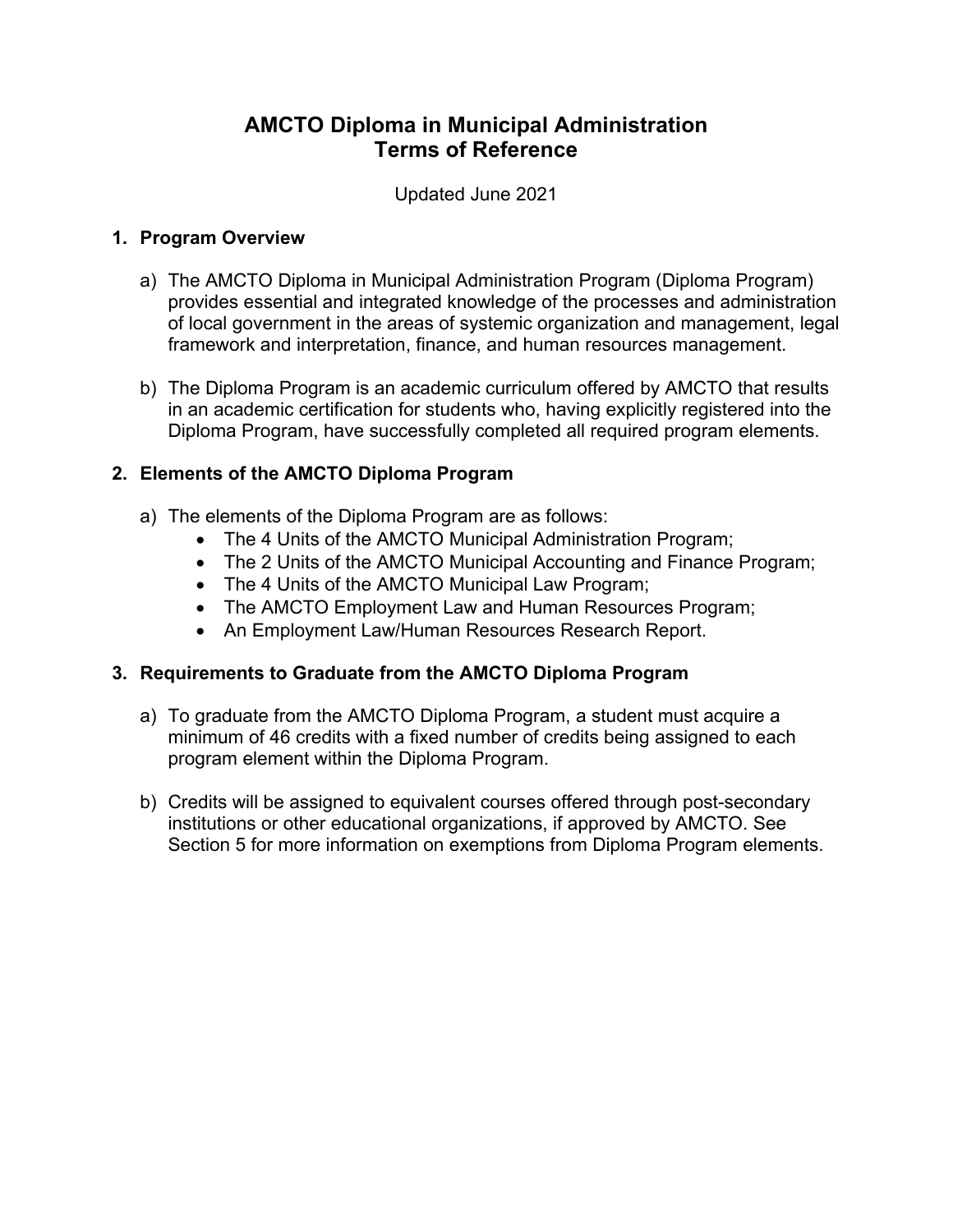c) Credits assigned to each AMCTO program element within the Diploma Program are as follows:

| <b>Program Element</b>                                | <b>Credits</b><br><b>Assigned</b> |
|-------------------------------------------------------|-----------------------------------|
| Municipal Administration Program - Unit 1             | 4                                 |
| Municipal Administration Program - Unit 2             | 4                                 |
| Municipal Administration Program - Unit 3             | 4                                 |
| Municipal Administration Program - Unit 4             | 4                                 |
| Municipal Accounting and Finance Program - Unit 1     | 4                                 |
| Municipal Accounting and Finance Program - Unit 2     | 4                                 |
| Municipal Law Program - Unit 1                        | 4                                 |
| Municipal Law Program - Unit 2                        | 4                                 |
| Municipal Law Program - Unit 3                        | 4                                 |
| Municipal Law Program - Unit 4                        | 4                                 |
| <b>Employment Law and Human Resources Program</b>     | 4                                 |
| <b>Employment Law/Human Resources Research Report</b> | $\overline{2}$                    |

- d) Each program element is only considered completed when it has met the minimum grading requirements established by AMCTO.
- e) An official AMCTO Diploma will be issued upon successful completion of the Diploma Program.

#### **4. Grade Requirements**

- a) The minimum required grade for any Diploma Program element is 60%.
- b) Specific program elements completed prior to the date of enrollment in the Diploma Program will be recognized provided that the grade attained was at least 60%.
- c) Equivalent courses from post-secondary institutions or other educational organizations will only be recognized if a minimum grade of 60% was achieved for the course. An official transcript from the post-secondary institution or other educational organization will be required as a corroborating document. See Section 5 for more information on exemptions from Diploma Program elements.
- d) Individuals who achieve a cumulative average grade across all Diploma Program elements that is greater than 85% will be recognized on the AMCTO Honour Roll.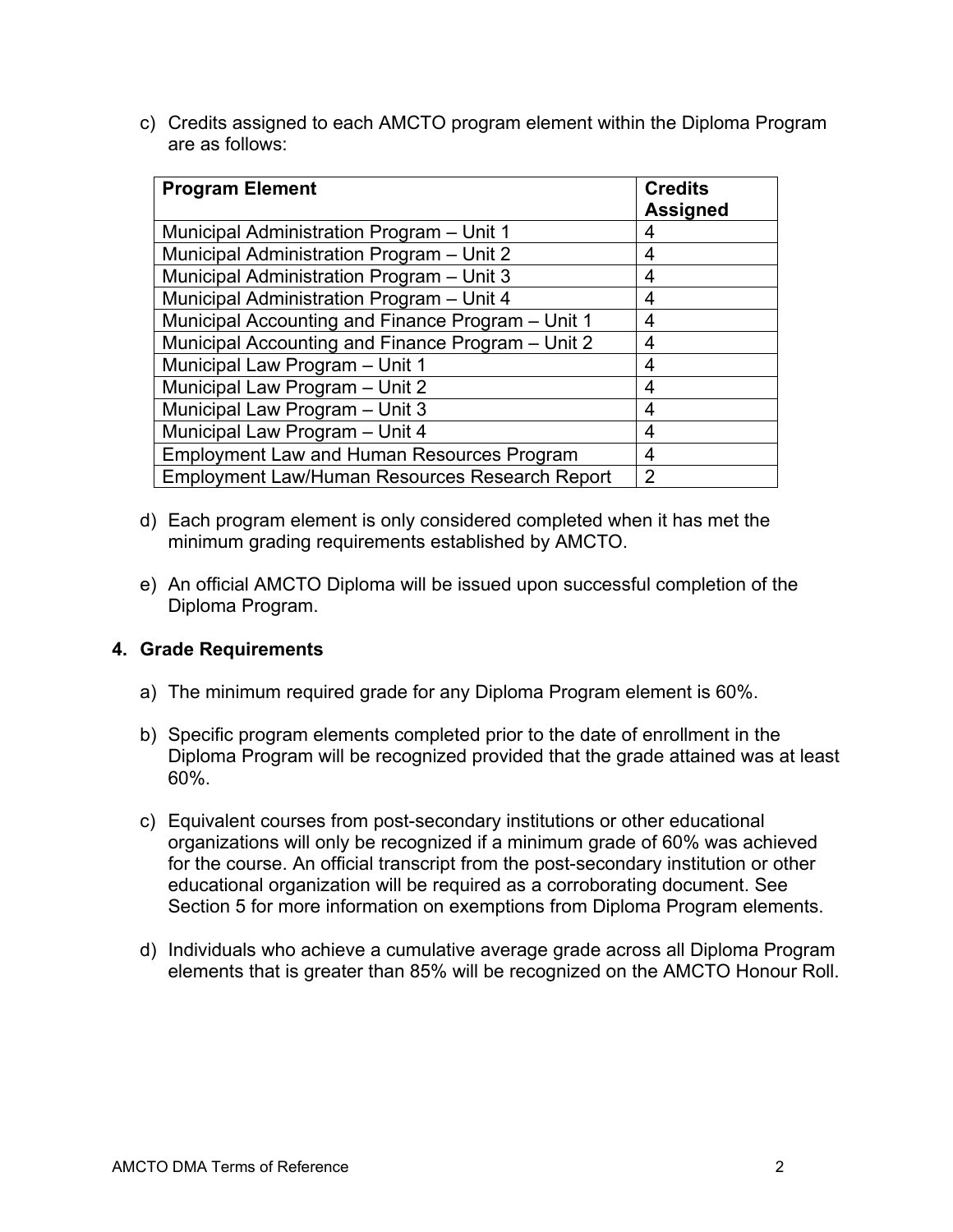## **5. Exemptions from Diploma Program Elements**

- a) Individuals seeking exemption for Diploma Program elements must submit an Exemption Application Form. Exemptions are granted at the discretion of AMCTO.
- b) AMCTO may grant exemptions for up to two (2) Units of the Municipal Administration Program, Municipal Accounting and Finance Program, and Municipal Law Program, under certain conditions, to individuals who have completed equivalent courses offered through post-secondary institutions or other educational organizations. No more than two (2) Unit exemptions can be applied to the Diploma Program. A Unit exemption will only be considered if:
	- The equivalent course was completed within ten (10) years of the Exemption Application Form submission date.
	- The grade achieved in the equivalent course is 60% or higher, and the grade is proven with an official transcript.
	- Sufficient documentation, including but not limited to a detailed course outline of the equivalent course, is provided to demonstrate its comparability to a Unit in terms of content, learning objectives, workload requirements, level of difficulty, and municipal focus.
- c) AMCTO may grant exemptions for the Municipal Administration Program, Municipal Accounting and Finance Program, Municipal Law Program, and Employment Law and Human Resources Program, under certain conditions, to individuals who already hold a relevant professional designation or Canadian university degree in a related field. Such exemptions will be accompanied by the recognition of the Program as being successfully completed.
- d) Exemptions for all four (4) Units of the Municipal Administration Program will be granted to individuals who hold an AMCTO AMCT, CMO, or AMP designation.
- e) Exemptions for up to four (4) Units of the Municipal Administration Program will be considered under the following conditions:
	- The individual graduated from a degree focused on municipal public administration at an accredited Canadian university.
	- The degree was completed within ten (10) years of the Exemption Application Form submission date.
	- The degree includes courses that are equivalent to the Municipal Administration Program Units. Sufficient documentation, including but not limited to detailed course outlines of the equivalent courses, is provided to demonstrate comparability to the Units in terms of content, learning objectives, workload requirements, level of difficulty, and municipal focus.
	- The grades achieved in the equivalent courses are 60% or higher, and the grades are proven with an official transcript.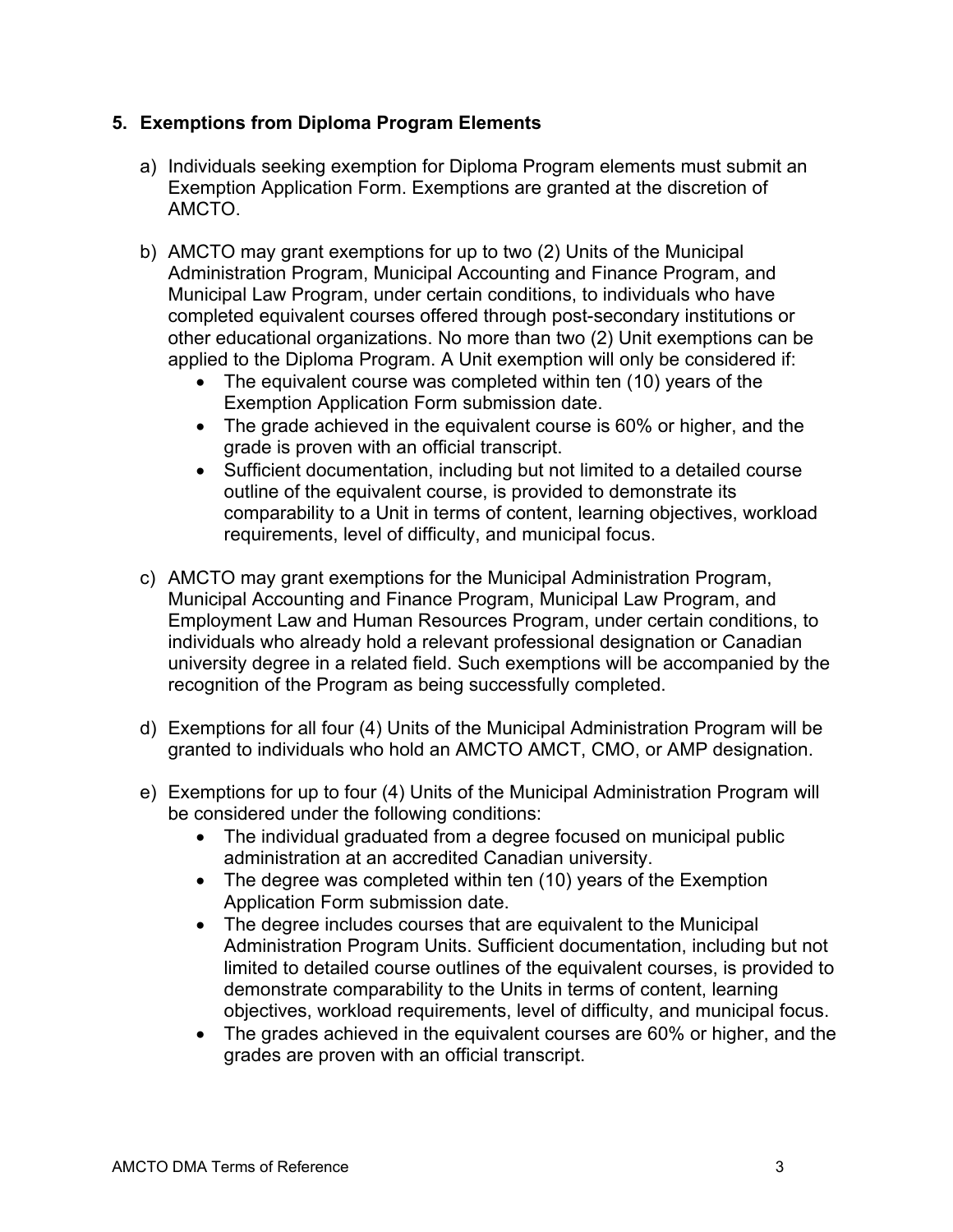- f) Exemptions for the Municipal Administration Program for the purposes of obtaining AMCTO's CMO or AMP designation will be considered in accordance with Sections  $5(b)$ ,  $5(c)$ , and  $5(e)$ .
- g) Exemption for the two (2) Units of the Municipal Accounting and Finance Program will be considered under the following conditions:
	- The individual holds a CPA designation in good standing.
	- The individual has been employed by a municipality or related public sector/not-for-profit organization, in Ontario, in an accounting or finance function for at least three (3) years within ten (10) years of the Exemption Application Form submission date. An official job description must be provided.
	- The individual has provided a copy of the certificate that confirms their achievement of the CPA designation.
- h) Exemption for the four (4) Units of the Municipal Law Program will be considered under the following conditions:
	- The individual graduated with a J.D. or LL. B from an accredited Canadian university.
	- The degree was completed within ten (10) years of the Exemption Application Form submission date.
	- The individual has been employed by a municipality or related public sector/not-for-profit organization, in Ontario, in a legal function for at least three (3) years within ten (10) years of the Exemption Application Form submission date. An official job description must be provided.
	- The individual has provided an official transcript that confirms their achievement of the law degree.
- i) Exemption for the Employment Law and Human Resources Program and the Employment Law/Human Resources Research Report will be considered under the following conditions:
	- The individual holds a HRPA (CHRP, CHRL, CHRE) designation in good standing.
	- The individual has been employed by a municipality or related public sector/not-for-profit organization, in Ontario, in a human resources function for at least three (3) years within ten (10) years of the Exemption Application Form submission date. An official job description must be provided.
	- The individual has provided a copy of the certificate that confirms their achievement of the HRPA designation.
- j) Decisions to approve or decline applications for exemption are made by AMCTO's Manager – Education Services. The responsibility to interpret and enforce the provisions of this Section rests with the Manager.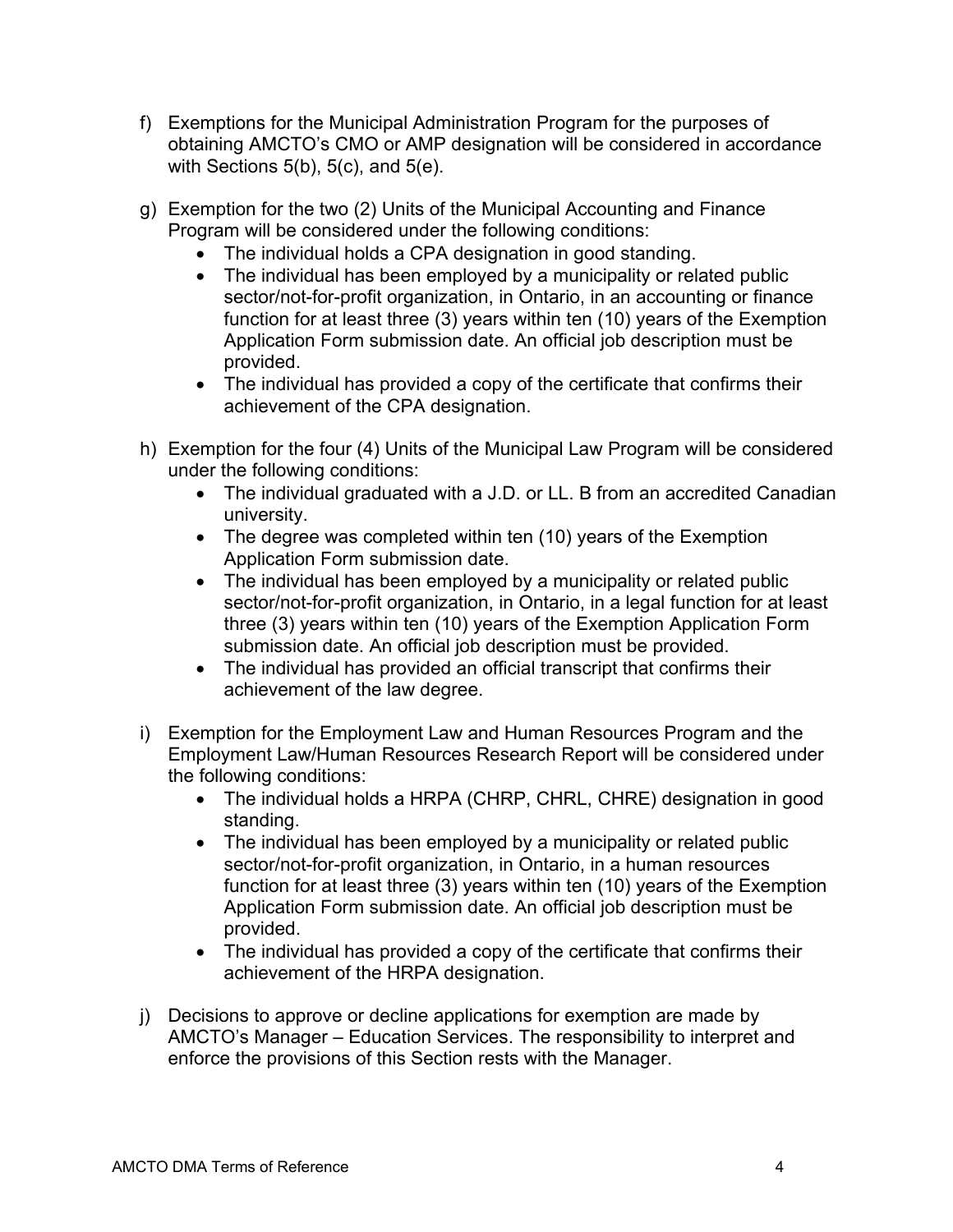- k) If an applicant disagrees with the Manager's decision, the applicant may ask AMCTO's Executive Director to review the decision. Such requests must be made within 30 calendar days of the date of the Manager's decision.
- l) Decisions made by the Executive Director are final. Appeals of individual cases will not be accepted. Should an individual wish for the AMCTO Board of Directors to consider changes to exemption policy, written submissions can be made to the Executive Director outlining the proposed changes. This written submission will be reviewed by AMCTO staff and submitted to the Board for consideration at a meeting to be determined by the Executive Director.

### **6. Timing Restrictions**

- a) While it is expected that individuals should complete all the required program elements of the Diploma Program within five (5) years of initial enrollment, the maximum time allowed for the completion of the Diploma Program is eight (8) years (where a year in considered to be the period between September and the following August).
- b) The recognition of program elements completed prior to enrollment in the Diploma Program is subject to time restrictions. These time restrictions are as follows:

| <b>Municipal Administration</b><br>Program                  | Individual Units must have been<br>completed within five (5) years of the date<br>of enrollment.     |
|-------------------------------------------------------------|------------------------------------------------------------------------------------------------------|
| <b>Municipal Accounting and</b><br><b>Finance Program</b>   | Individual Units must have been<br>completed within three (3) years of the<br>date of enrollment.    |
| <b>Municipal Law Program</b>                                | Individual Units must have been<br>completed within five (5) years of the date<br>of enrollment.     |
| <b>Employment Law and Human</b><br><b>Resources Program</b> | All program modules must have been<br>completed within three (3) years of the<br>date of enrollment. |

c) The recognition of program elements that have been exempted for an individual are subject to the time restrictions specified under Section 5.